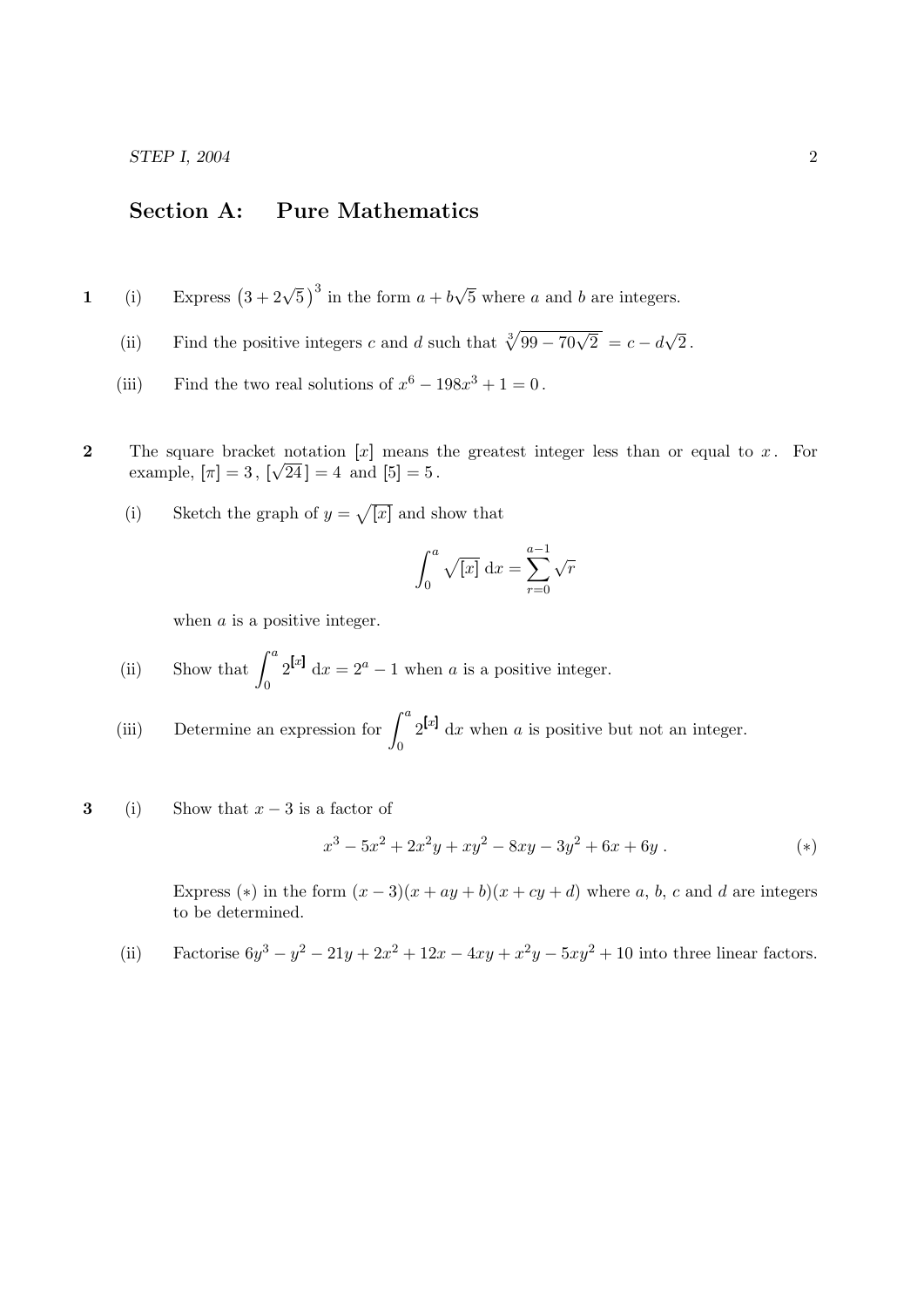**4** Differentiate sec t with respect to  $t$ .

(i) Use the substitution 
$$
x = \sec t
$$
 to show that 
$$
\int_{\sqrt{2}}^2 \frac{1}{x^3 \sqrt{x^2 - 1}} dx = \frac{\sqrt{3} - 2}{8} + \frac{\pi}{24}.
$$

(ii) Determine 
$$
\int \frac{1}{(x+2)\sqrt{(x+1)(x+3)}} dx.
$$

(iii) Determine 
$$
\int \frac{1}{(x+2)\sqrt{x^2+4x-5}} dx.
$$

- 5 The positive integers can be split into five distinct arithmetic progressions, as shown:
	- $A: 1, 6, 11, 16, ...$  $B: 2, 7, 12, 17, ...$  $C: 3, 8, 13, 18, ...$  $D: 4, 9, 14, 19, ...$  $E: 5, 10, 15, 20, ...$

Write down an expression for the value of the general term in each of the five progressions. Hence prove that the sum of any term in  $B$  and any term in  $C$  is a term in  $E$ .

Prove also that the square of every term in  $B$  is a term in  $D$ . State and prove a similar claim about the square of every term in C.

(i) Prove that there are no positive integers  $x$  and  $y$  such that

$$
x^2 + 5y = 243\,723\,.
$$

(ii) Prove also that there are no positive integers  $x$  and  $y$  such that

$$
x^4 + 2y^4 = 26\,081\,974\,.
$$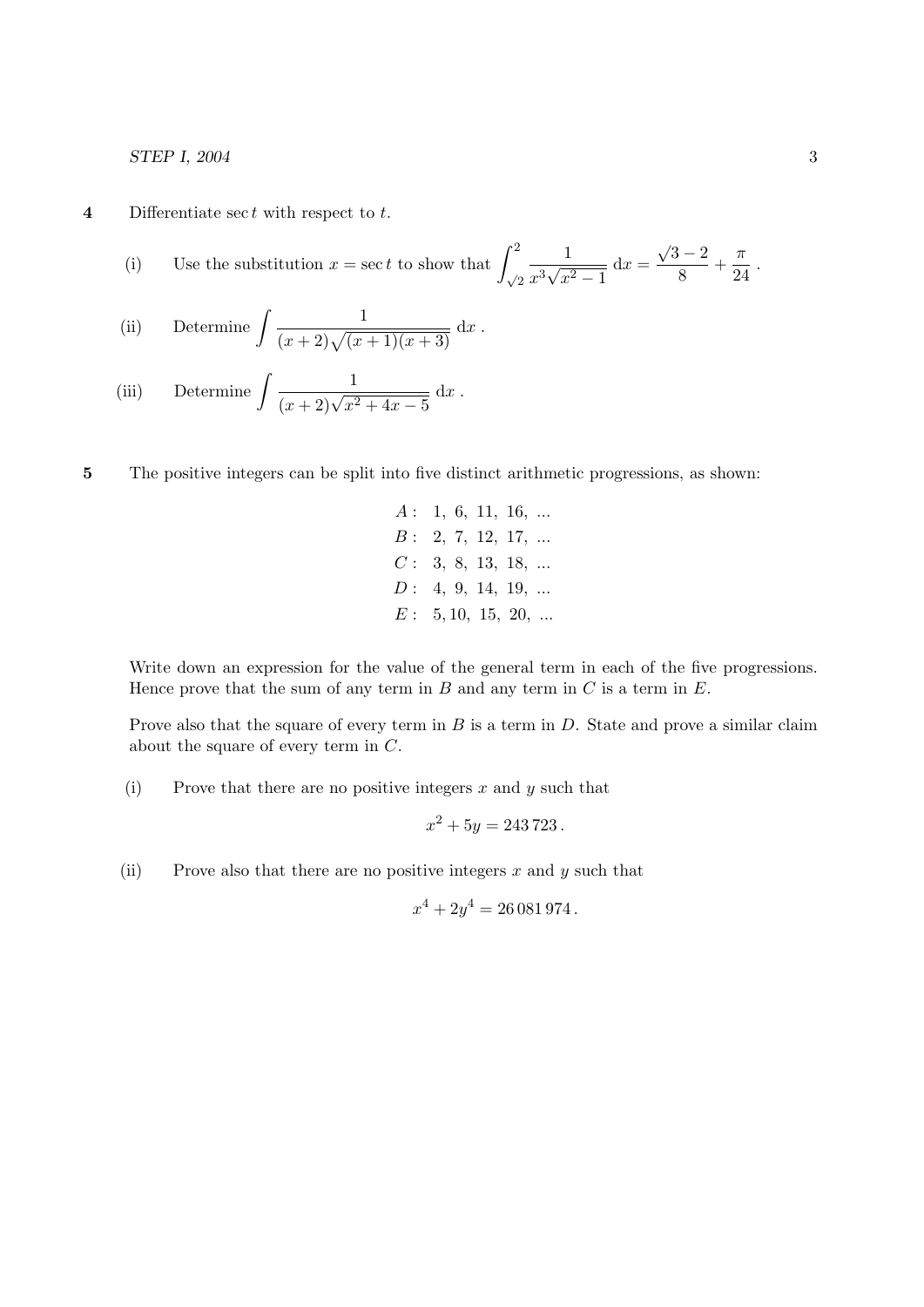6 The three points A, B and C have coordinates  $(p_1, q_1), (p_2, q_2)$  and  $(p_3, q_3)$ , respectively. Find the point of intersection of the line joining  $A$  to the midpoint of  $BC$ , and the line joining  $B$  to the midpoint of  $AC$ . Verify that this point lies on the line joining  $C$  to the midpoint of AB.

The point H has coordinates  $(p_1 + p_2 + p_3, q_1 + q_2 + q_3)$ . Show that if the line AH intersects the line BC at right angles, then  $p_2^2 + q_2^2 = p_3^2 + q_3^2$ , and write down a similar result if the line  $BH$  intersects the line  $AC$  at right angles.

Deduce that if  $AH$  is perpendicular to  $BC$  and also  $BH$  is perpendicular to  $AC$ , then  $CH$  is perpendicular to AB.

7 (i) The function  $f(x)$  is defined for  $|x| < \frac{1}{5}$  $rac{1}{5}$  by

$$
f(x) = \sum_{n=0}^{\infty} a_n x^n ,
$$

where  $a_0 = 2$ ,  $a_1 = 7$  and  $a_n = 7a_{n-1} - 10a_{n-2}$  for  $n \ge 2$ . Simplify  $f(x) - 7xf(x) + 10x^2f(x)$ , and hence show that  $f(x) = \frac{1}{1 - 2x} + \frac{1}{1 - 2x}$  $\frac{1}{1-5x}$ . Hence show that  $a_n = 2^n + 5^n$ .

(ii) The function  $g(x)$  is defined for  $|x| < \frac{1}{3}$  $rac{1}{3}$  by

$$
g(x) = \sum_{n=0}^{\infty} b_n x^n ,
$$

where  $b_0 = 5$ ,  $b_1 = 10$ ,  $b_2 = 40$ ,  $b_3 = 100$  and  $b_n = pb_{n-1} + qb_{n-2}$  for  $n \ge 2$ . Obtain an expression for  $g(x)$  as the sum of two algebraic fractions and determine  $b_n$  in terms of n .

- 8 A sequence  $t_0, t_1, t_2, ...$  is said to be strictly increasing if  $t_{n+1} > t_n$  for all  $n \geq 0$ .
	- (i) The terms of the sequence  $x_0, x_1, x_2, \ldots$  satisfy

$$
x_{n+1} = \frac{x_n^2 + 6}{5}
$$

for  $n \geq 0$ . Prove that if  $x_0 > 3$  then the sequence is strictly increasing.

(ii) The terms of the sequence  $y_0, y_1, y_2, \ldots$  satisfy

$$
y_{n+1} = 5 - \frac{6}{y_n}
$$

for  $n \geq 0$ . Prove that if  $2 < y_0 < 3$  then the sequence is strictly increasing but that  $y_n < 3$  for all n.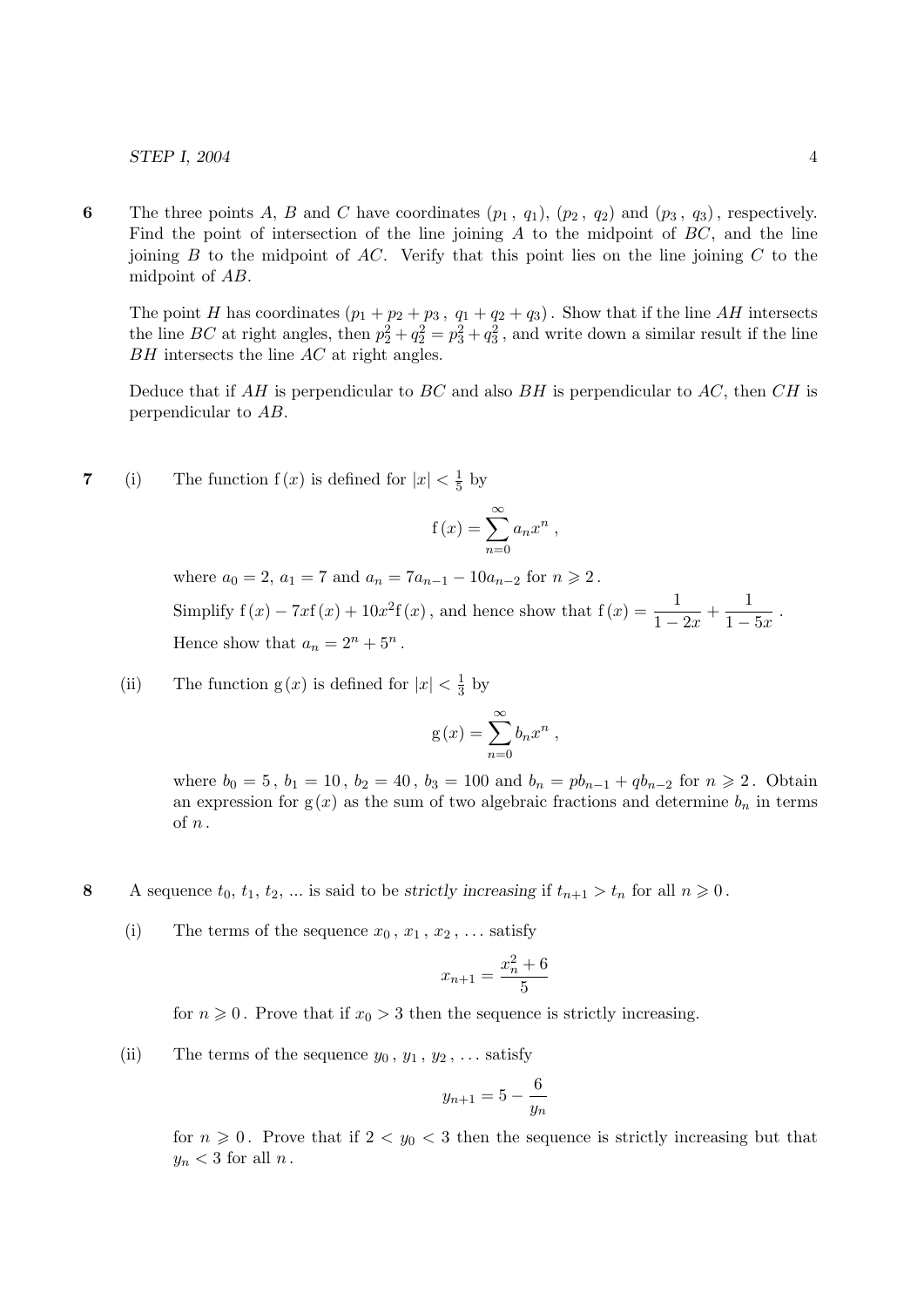## Section B: Mechanics

9 A particle is projected over level ground with a speed u at an angle  $\theta$  above the horizontal. Derive an expression for the greatest height of the particle in terms of  $u, \theta$  and  $g$ .

A particle is projected from the floor of a horizontal tunnel of height  $\frac{9}{10}d$ . Point P is  $\frac{1}{2}d$ metres vertically and  $d$  metres horizontally along the tunnel from the point of projection. The particle passes through point  $P$  and lands inside the tunnel without hitting the roof. Show that

$$
\arctan\frac{3}{5} < \theta < \arctan 3.
$$

- 10 A particle is travelling in a straight line. It accelerates from its initial velocity  $u$  to velocity  $v$ , where  $v > |u| > 0$ , travelling a distance  $d_1$  with uniform acceleration of magnitude 3a. It then comes to rest after travelling a further distance  $d_2$  with uniform deceleration of magnitude  $a$ . Show that
	- (i) if  $u > 0$  then  $3d_1 < d_2$ ;
	- (ii) if  $u < 0$  then  $d_2 < 3d_1 < 2d_2$ .

Show also that the average speed of the particle (that is, the total distance travelled divided by the total time) is greater in the case  $u > 0$  than in the case  $u < 0$ .

Note: In this question  $d_1$  and  $d_2$  are distances travelled by the particle which are not the same, in the second case, as displacements from the starting point.

11 Two uniform ladders AB and BC of equal length are hinged smoothly at B. The weight of  $AB$  is W and the weight of BC is 4W. The ladders stand on rough horizontal ground with  $\widehat{ABC} = 60^{\circ}$ . The coefficient of friction between each ladder and the ground is  $\mu$ .

A decorator of weight 7W begins to climb the ladder  $AB$  slowly. When she has climbed up  $\frac{1}{3}$ of the ladder, one of the ladders slips. Which ladder slips, and what is the value of  $\mu$ ?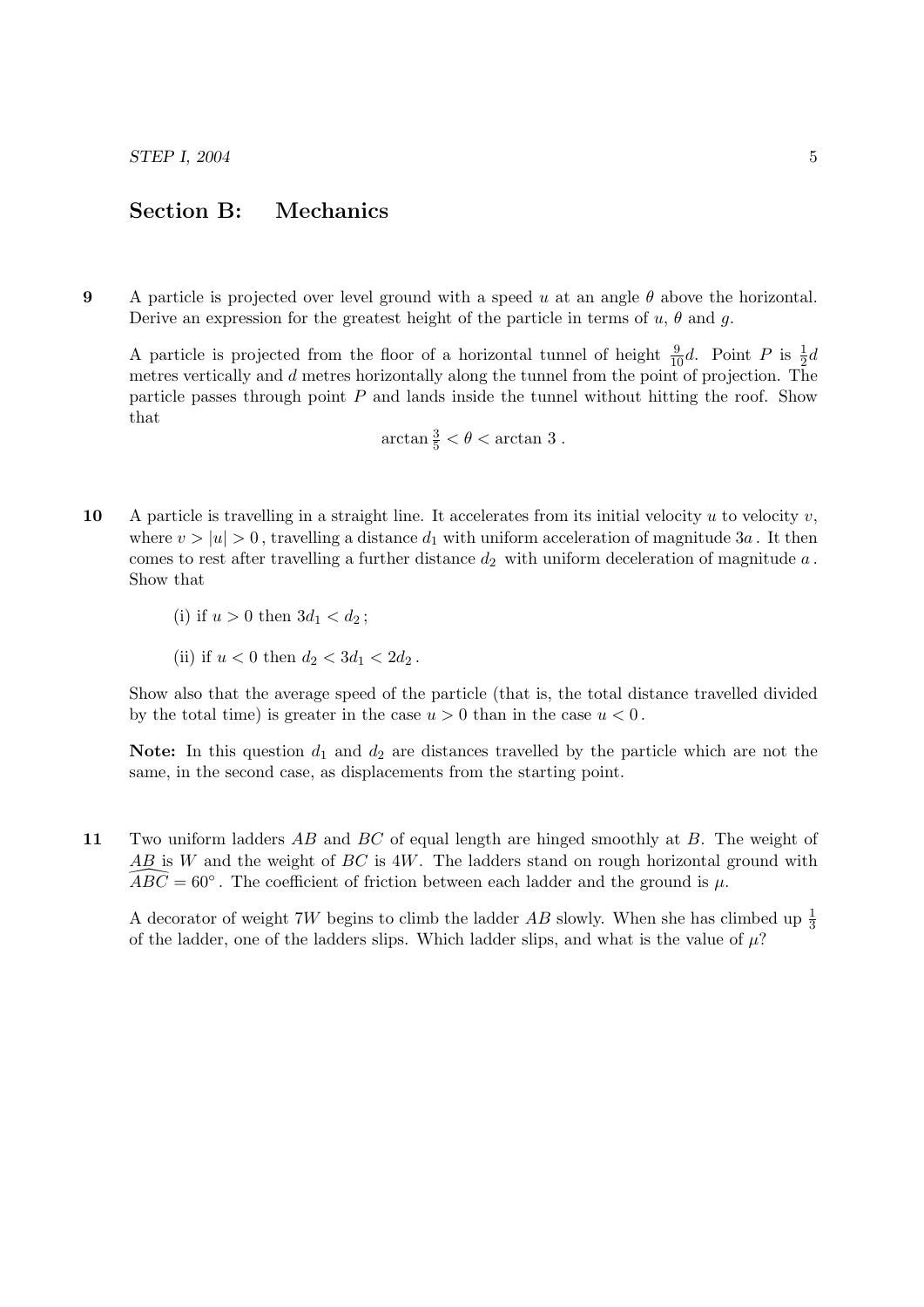## Section C: Probability and Statistics

12 In a certain factory, microchips are made by two machines. Machine A makes a proportion  $\lambda$ of the chips, where  $0 < \lambda < 1$ , and machine B makes the rest. A proportion p of the chips made by machine A are perfect, and a proportion q of those made by machine B are perfect, where  $0 < p < 1$  and  $0 < q < 1$ . The chips are sorted into two groups: group 1 contains those that are perfect and group 2 contains those that are imperfect.

In a large random sample taken from group 1, it is found that  $\frac{2}{5}$  were made by machine A. Show that  $\lambda$  can estimated as

$$
\frac{2q}{3p+2q} .
$$

Subsequently, it is discovered that the sorting process is faulty: there is a probability of  $\frac{1}{4}$  that a perfect chip is assigned to group 2 and a probability of  $\frac{1}{4}$  that an imperfect chip is assigned to group 1. Taking into account this additional information, obtain a new estimate of  $\lambda$ .

- 13 (i) Three real numbers are drawn independently from the continuous rectangular distribution on  $[0, 1]$ . The random variable X is the maximum of the three numbers. Show that the probability that  $X \leq 0.8$  is 0.512, and calculate the expectation of X.
	- (ii) N real numbers are drawn independently from a continuous rectangular distribution on  $[0, a]$ . The random variable X is the maximum of the N numbers. A hypothesis test with a significance level of  $5\%$  is carried out using the value, x, of X. The null hypothesis is that  $a = 1$  and the alternative hypothesis is that  $a < 1$ . The form of the test is such that  $H_0$  is rejected if  $x < c$ , for some chosen number c.

Using the approximation  $2^{10} \approx 10^3$ , determine the smallest integer value of N such that if  $x \leq 0.8$  the null hypothesis will be rejected.

With this value of  $N$ , write down the probability that the null hypothesis is rejected if  $a = 0.8$ , and find the probability that the null hypothesis is rejected if  $a = 0.9$ .